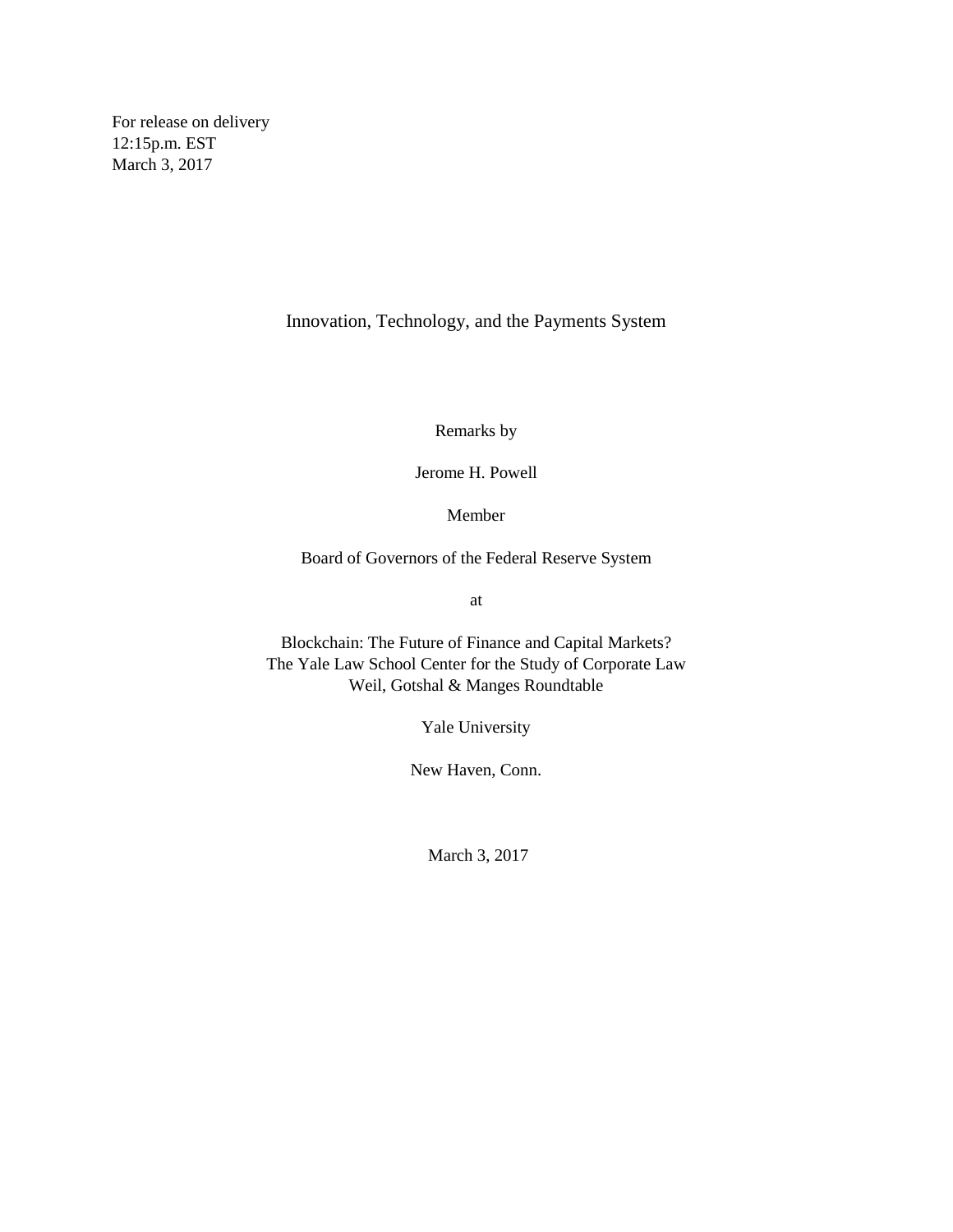New technology and innovative businesses increasingly affect our daily financial lives. Mobile devices, high-speed data communication, and online commerce are creating expectations that convenient, secure, real-time payment and banking capabilities should be available whenever and wherever they are needed. At the same time, disruptive new technologies suggest that traditional financial service providers must innovate and adapt or be left behind.

Against this backdrop of technological change and heightened expectations, it is worth remembering our broad public policy objectives, which are driven by the fundamental importance of the payments system in our society. Today, I will lay out those objectives as we see them at the Federal Reserve, and focus in particular on their application in three specific areas where technological innovation is driving change: creating a real-time retail payments system, using distributed ledger technology to develop new clearing and settlement services, and the issuance of digital currencies by central banks.

## **Public Policy Objectives for the Payments System**

We trust financial intermediaries to hold and transfer funds in a safe and secure manner to meet the needs of commerce. The payments system provides financial institutions and their customers a variety of ways to transfer funds, but the goal is essentially the same in all cases: to move money from one individual or business to another in a reliable, secure, low-cost, and convenient manner.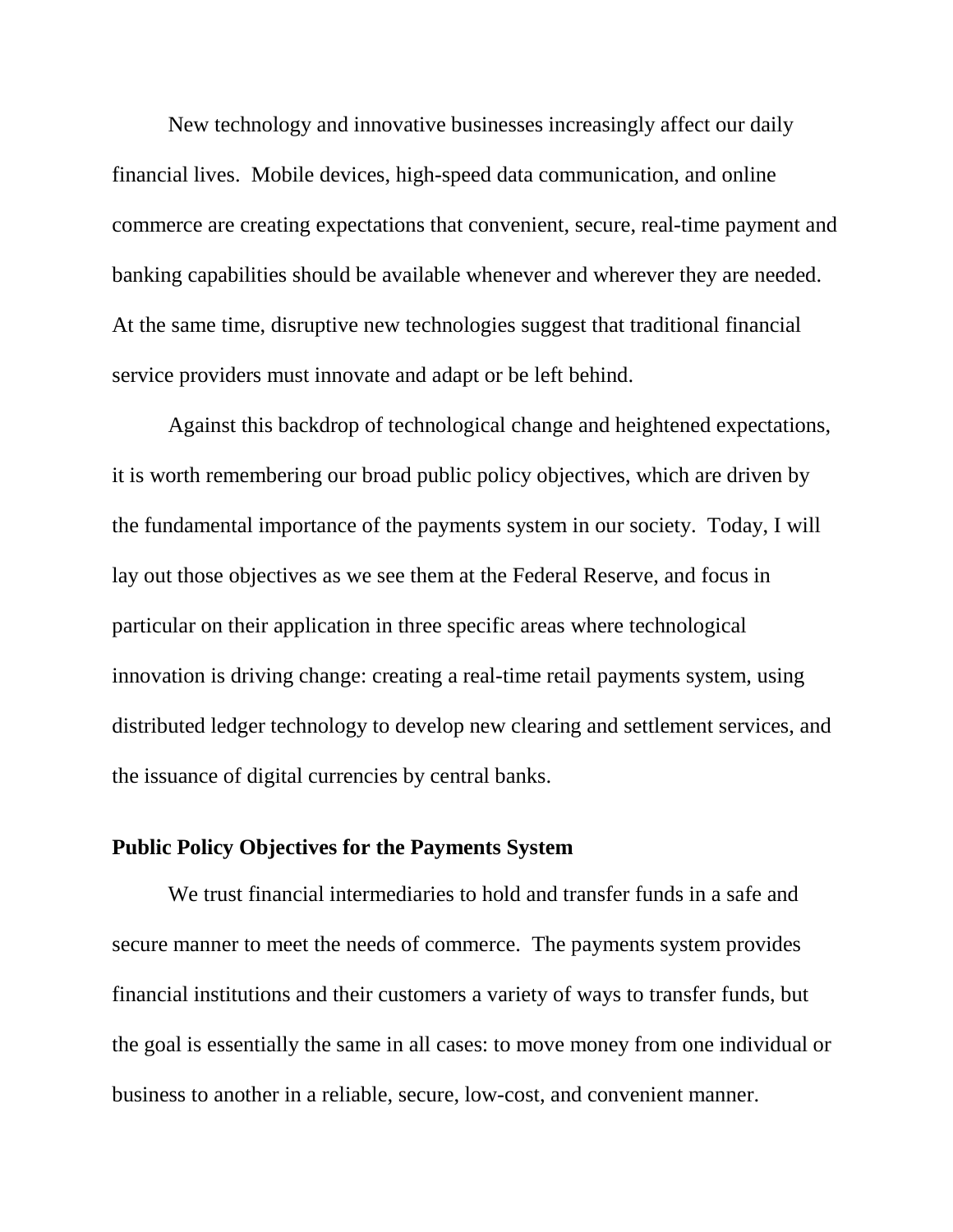The Federal Reserve and other central banks have adopted broad public policy objectives to guide the development and oversight of the payments system. At the Fed, we have identified efficiency and safety as our most fundamental objectives, as set forth in our Policy on Payment System Risk.<sup>[1](#page-2-0)</sup>

An efficient payments system provides the infrastructure needed to transfer money in low-cost and convenient ways. Efficient systems are innovative in improving the quality of services in response to changing technology and changing demand. Efficient systems are also broadly accessible through means that are convenient for consumers, businesses, and financial institutions around the country. Safe payment systems are built from proven technology and operate reliably and with integrity. Safe systems address a range of well-known risks, including legal, operational, security, and financial risks. Information security and privacy have become particularly important in recent years. Overall, the payments system must be innovative, while also addressing risks, supporting financial stability and maintaining public confidence.

l

- 2 -

<span id="page-2-0"></span><sup>&</sup>lt;sup>1</sup> See Board of Governors of the Federal Reserve System, "The Federal Reserve Policy on Payment System Risk" (Washington: Board of Governors, 2016), [https://www.federalreserve.gov/paymentsystems/files/psr\\_policy.pdf.](https://www.federalreserve.gov/paymentsystems/files/psr_policy.pdf) See also Board of Governors of the Federal Reserve System, *The Federal Reserve System Purposes & Functions*, 10th edition (Washington: Board of Governors, 2016)[, www.federalreserve.gov/pf/pf.htm](https://www.federalreserve.gov/pf/pf.htm) and Federal Reserve System, "Strategies for Improving the U.S. Payment System" (Washington: Board of Governors and Federal Reserve System, 2015), [https://fedpaymentsimprovement.org/wp-content/uploads/strategies-improving-us-payment](https://fedpaymentsimprovement.org/wp-content/uploads/strategies-improving-us-payment-system.pdf)[system.pdf.](https://fedpaymentsimprovement.org/wp-content/uploads/strategies-improving-us-payment-system.pdf)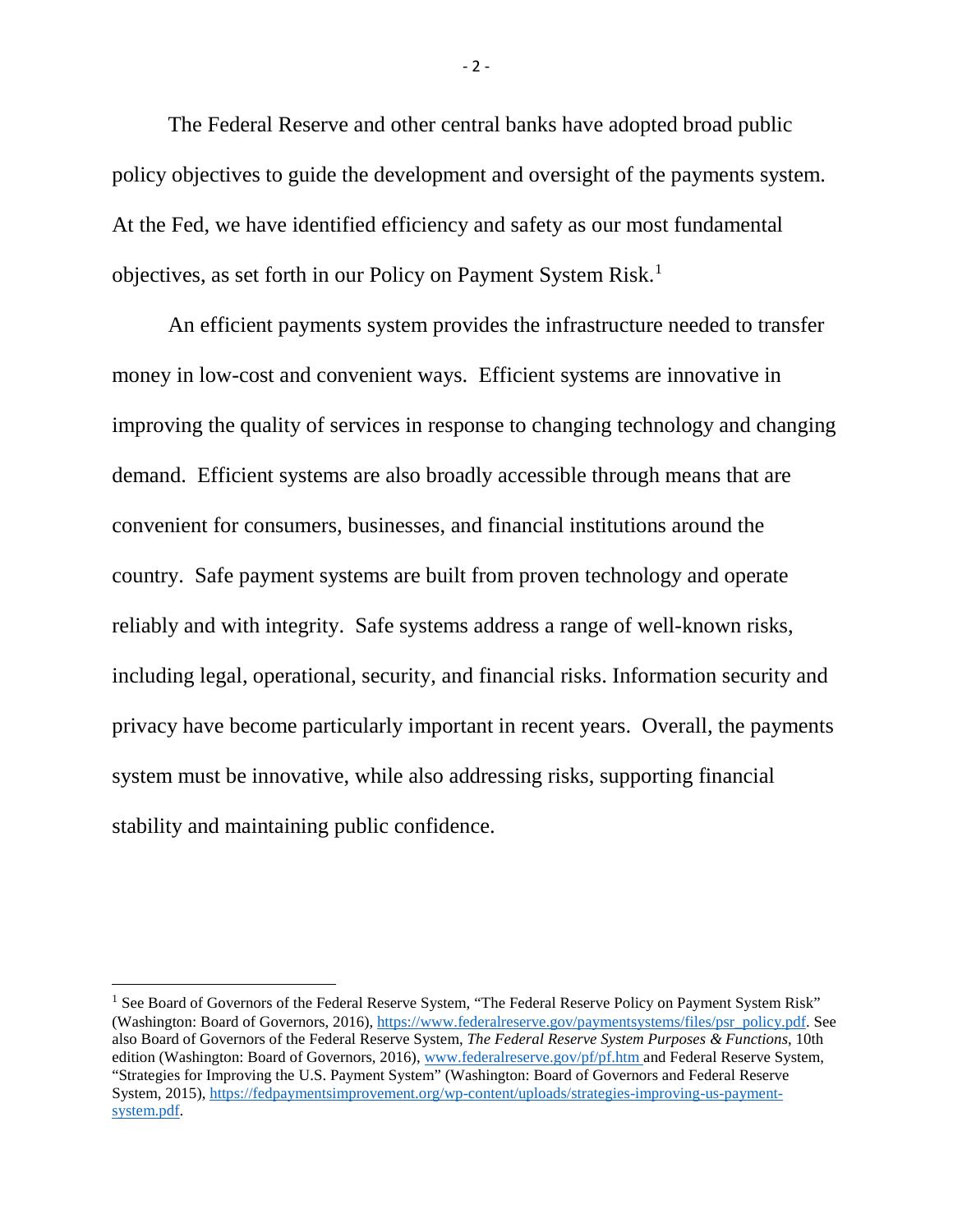#### **Faster and More Secure Retail Payment Systems**

The development of real-time retail payments has been gaining momentum globally. The UK has had a system in place since 2008. Australia is actively developing a new nationwide system. The European Central Bank, the Bank of Japan, and several other central banks have also been acting as catalysts to promote real-time payments initiatives. The broad emergence of real-time systems throughout the world reflects the growing demand for such systems, and the need for the payments system to keep up with evolving technology.[2](#page-3-0)

In the United States, our traditional bank-centric payments system, sometimes operating on decades-old infrastructure, has adjusted slowly to the evolving demands for greater speed and safety. Innovators have built new systems and services that ride on top of the old rails but with mixed results, and over time, our system has grown more fragmented. Our payments system is large and diverse, with a wide array of financial institutions, systems, and service providers; it will take coordinated action to make fundamental and successful nationwide improvements. The Federal Reserve has often helped address problems of this nature by convening stakeholders in the payments system and encouraging them to identify key issues and to work together to make fundamental improvements.

 $\overline{\phantom{a}}$ 

- 3 -

<span id="page-3-0"></span><sup>&</sup>lt;sup>2</sup> For a broad discussion of international developments and issues in faster payments, see Committee on Payments and Market Infrastructures, "Fast Payments—Enhancing the Speed and Availability of Retail Payments" (Basel, Switzerland: Bank for International Settlements, November 2016), [www.bis.org/cpmi/publ/d154.pdf.](https://www.bis.org/cpmi/publ/d154.pdf)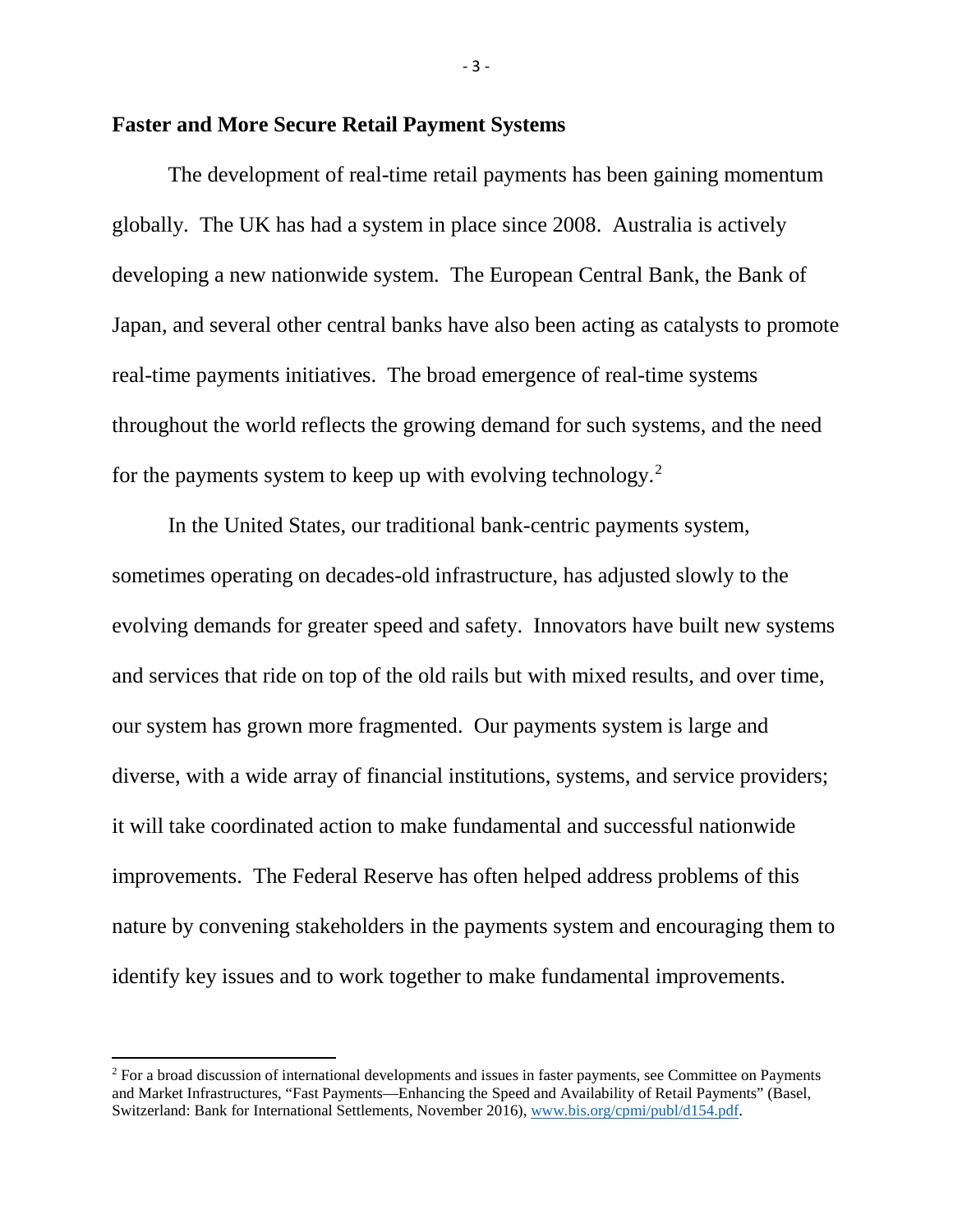With this in mind, the Federal Reserve has in recent years been working with a wide range of stakeholders to improve the speed, efficiency, and safety of the U.S. payments system. Significant dialogue and public responses to a consultation paper in 2013 indicated that stakeholders would welcome a broad initiative to work for change. In response, in 2015, the Federal Reserve launched several initiatives including a Faster Payments Task Force and a Secure Payments Task Force.

I spoke about the payments security initiative on another occasion.<sup>[3](#page-4-0)</sup> The Secure Payments Task Force has been advancing important work, including outlining ways for the industry to improve payment identity management practices, crafting guidance on standardizing fraud and risk data, and developing a framework for protecting sensitive payment data. You can expect to see the results of these efforts later this year.

Today, however, I will focus on the Faster Payments Task Force. In forming the task force, we committed to an inclusive and transparent approach that would ensure representation of diverse stakeholder interests. The group is comprised of over 300 representatives from financial institutions, technology

l

 $-4 -$ 

<span id="page-4-0"></span><sup>&</sup>lt;sup>3</sup> See Jerome H. Powell, "Building a Safer Payment System" (speech delivered at the Federal Reserve Bank of Kansas City Conference, "The Puzzle of Payments Security: Fitting the Pieces Together to Protect the Retail Payments System," Kansas City, Missouri, June 25, 2015), [www.federalreserve.gov/newsevents/speech/powell20150625a.htm.](http://www.federalreserve.gov/newsevents/speech/powell20150625a.htm)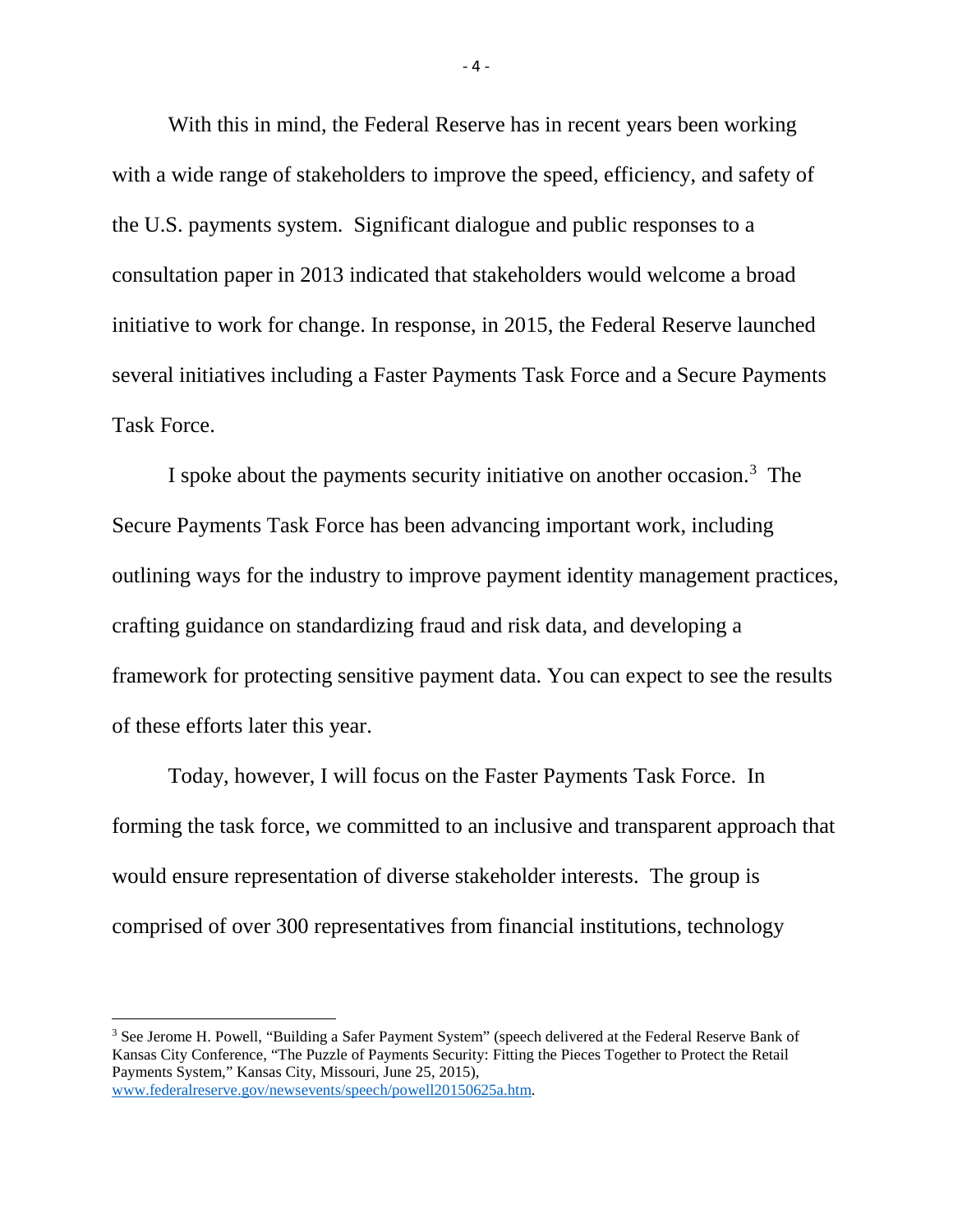companies, consumer advocates, and others.<sup>[4](#page-5-0)</sup> The role of the task force is to identify and assess alternative approaches for implementing safe, ubiquitous, faster payment capabilities in the United States.

To support that mission, the task force developed a framework, called the "Faster Payments Effectiveness Criteria," to provide guidance to the wider payments community on the desired attributes of a future payments system. The framework identified 36 "effectiveness criteria" that a faster payments system should meet, covering six broad areas: ubiquity, efficiency, safety and security, speed, legal framework, and governance. Task force members and others have widely embraced the effectiveness criteria. Our hope is that the criteria will serve as a lasting blueprint for payments service providers in designing innovative future products.

The task force also established a process through which its members could submit proposals for faster payments capabilities and have them assessed against the effectiveness criteria by a qualified independent assessment team. The task force encouraged members to submit proposals reflecting both products under development and conceptual designs. There was overwhelming enthusiasm around the process, and the task force ultimately completed reviews of 19 faster payments

l

- 5 -

<span id="page-5-0"></span><sup>4</sup> Information about the Faster Payments Task Force and the companion Secure Payments Task Force is available at [https://fedpaymentsimprovement.org/.](https://fedpaymentsimprovement.org/)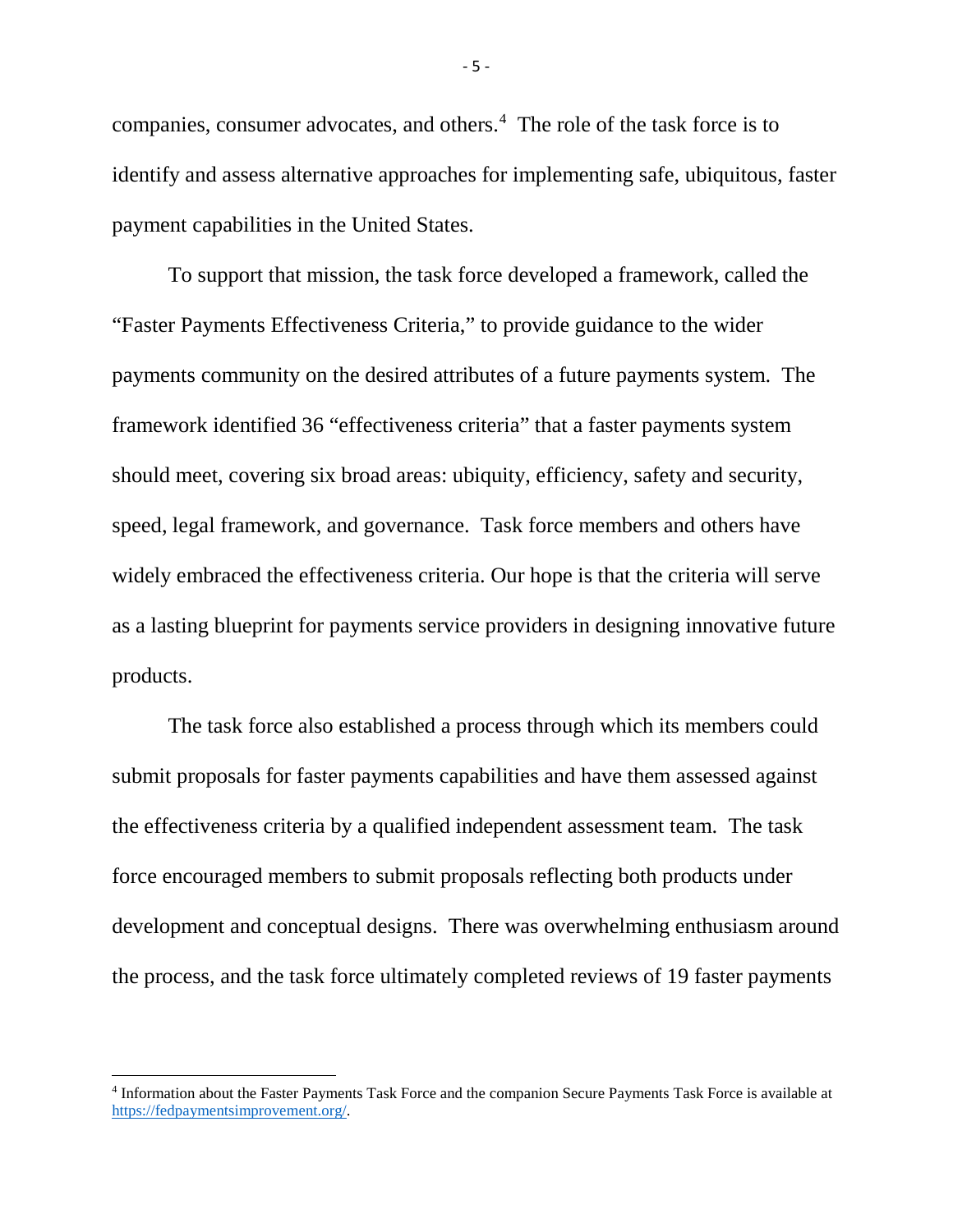proposals. Collectively, the proposals represent a broad range of creative and innovative ways to deliver real-time payments. Some are based on current designs and established technology. Others leverage the latest innovative ideas and technologies.

In 2017, the task force has been working on a final report. Part 1 of the report--the background and motivation for pursuing faster payments--was published in January.[5](#page-6-0) Part 2 will include the proposals themselves and their assessments, along with task force recommendations for moving the U.S. payments system forward in implementing faster payments. Part 2 will be released around the middle of this year. Until then, the proposals remain confidential to the task force.

The role of the task force is not to select one or more proposals for implementation, but rather to assess the proposals against the task force criteria. It will be the job of the financial industry to take these proposals forward as they see fit. I strongly encourage the industry and other stakeholders to continue the work of bringing ubiquitous real-time payments systems and services to the U.S. market. It will be important that we keep end users in mind as the new real-time environment evolves, emphasizing inclusion, safety and trust, and consumer

l

<span id="page-6-0"></span><sup>&</sup>lt;sup>5</sup> See "The U.S. Path to Faster Payments, Final Report Part One: The Faster Payments Task Force Approach," Faster Payments Task Force (2017). [https://fedpaymentsimprovement.org/wp-content/uploads/path-to-faster](https://fedpaymentsimprovement.org/wp-content/uploads/path-to-faster-payments.pdf)[payments.pdf.](https://fedpaymentsimprovement.org/wp-content/uploads/path-to-faster-payments.pdf)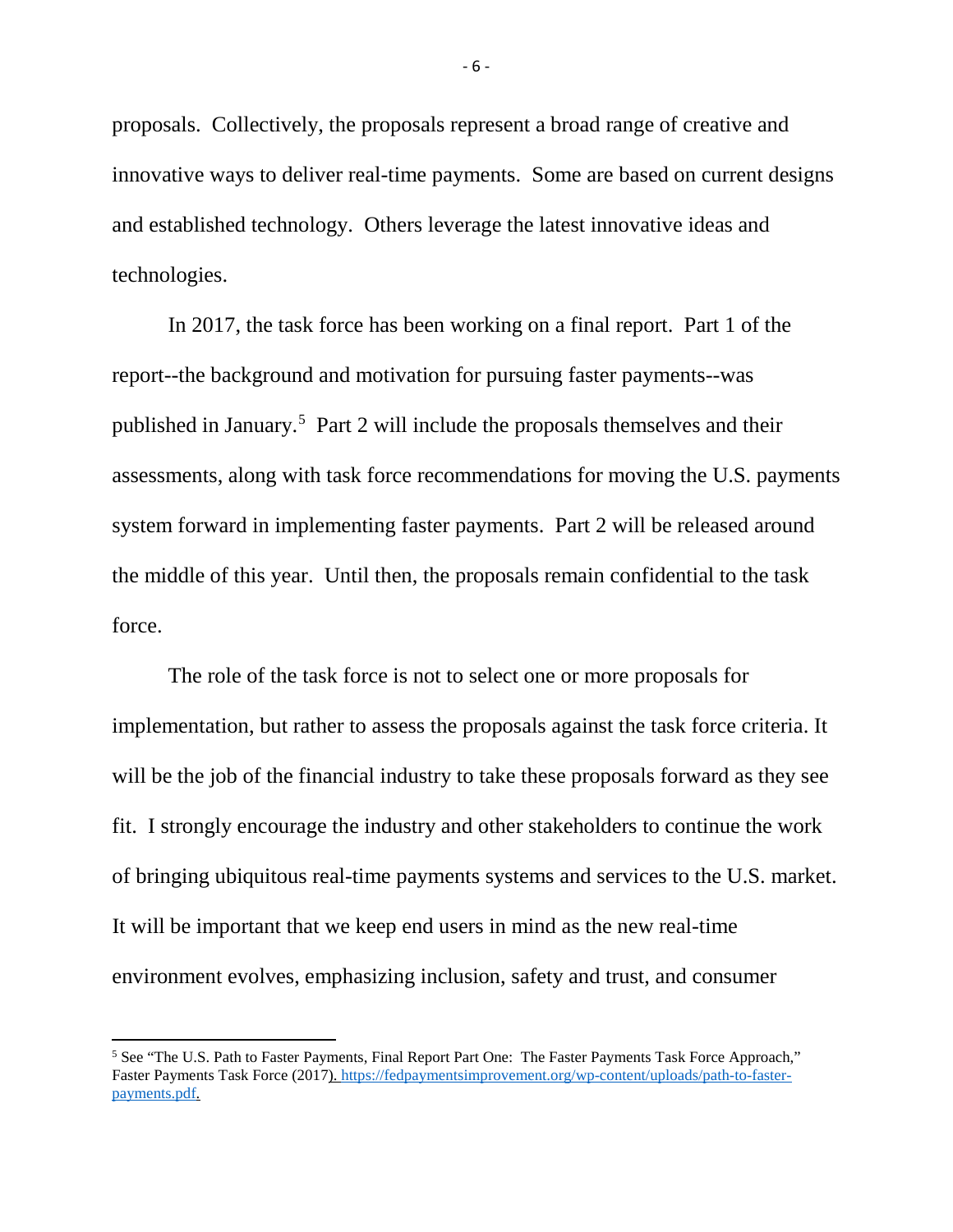education and protections. End users will ultimately determine the success of new payment services and the future direction of faster payments in this country.

# **Distributed Ledger Technologies**

Let's turn to another type of new technology that may have important implications for the payments and financial systems: distributed ledger technology, or DLT. Bitcoin helped bring this technology to public attention. Using blockchain technology--which employs a form of DLT--and an open architecture, Bitcoin allows for the transfer of value (bitcoins) between participants connected to its ecosystem without reliance on banks or other trusted intermediaries. This feature has led some to predict that DLT will in the long run render parts of the banking and payments system obsolete, as the intermediation of funds through the banking system will become unnecessary.

Faced with these dramatic predictions, we have seen banks and market infrastructures collaborate with technology firms to explore the use and further development of DLT. In 2016, there was widespread experimentation. Efforts by financial institutions often focused on evaluating the technology, identifying potential uses, and conducting proofs of concept. Prominent examples included the use of distributed ledgers to store transactional data and records in tamperproof ways, as well as the use of the technology as a primary means to hold and transfer money or assets. By the end of 2016, a few major U.S. clearing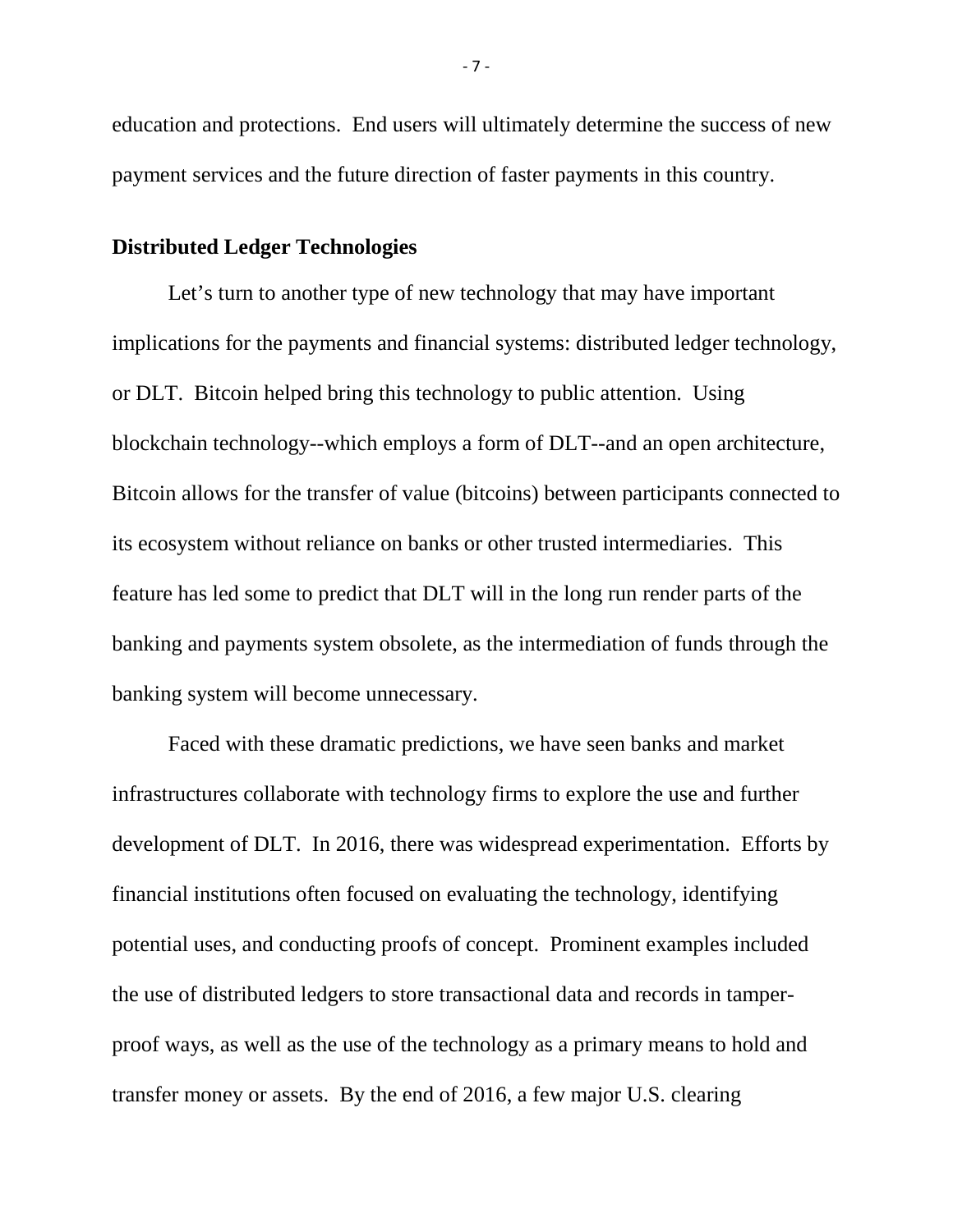organizations had announced plans to use distributed ledger technology in limited ways.

As we have followed developments over the past year, a few lessons have come into better focus.<sup>[6](#page-8-0)</sup> First, in contrast to Bitcoin's open architecture, work by the financial industry has focused on the development of "permissioned" systems, which establish criteria to determine who is permitted access to particular systems, ledgers, functions, or information. In the near term, this approach seems more likely than fully open systems to provide the needed governance and management to address operational, security, and financial risks. Indeed, access is typically permissioned in situations that require the protection of systems and information in the financial and other industries. Even in permissioned systems, some key issues will remain, including whether finality of settlement is to be determined by a central trusted party or by a majority of participants, and whether participants are able to view information on other parties' transactions. Some argue that movement away from open systems undermines the potential efficiency and the spirit of DLT. At least for now, in payment, clearing, and settlement, safety and confidence must also weigh in the balance.

 $\overline{\phantom{a}}$ 

<span id="page-8-0"></span><sup>6</sup> See David Mills, Kathy Wang, Brendan Malone, Anjana Ravi, Jeff Marquardt, Clinton Chen, Anton Badev, Timothy Brezinski, Linda Fahy, Kimberley Liao, Vanessa Kargenian, Max Ellithorpe, Wendy Ng, and Maria Baird, "Distributed Ledger Technology in Payments, Clearing, and Settlement," Finance and Economics Discussion Series 2016-095 (Washington: Board of Governors of the Federal Reserve System, December 2016), [www.federalreserve.gov/econresdata/feds/2016/files/2016095pap.pdf.](https://www.federalreserve.gov/econresdata/feds/2016/files/2016095pap.pdf)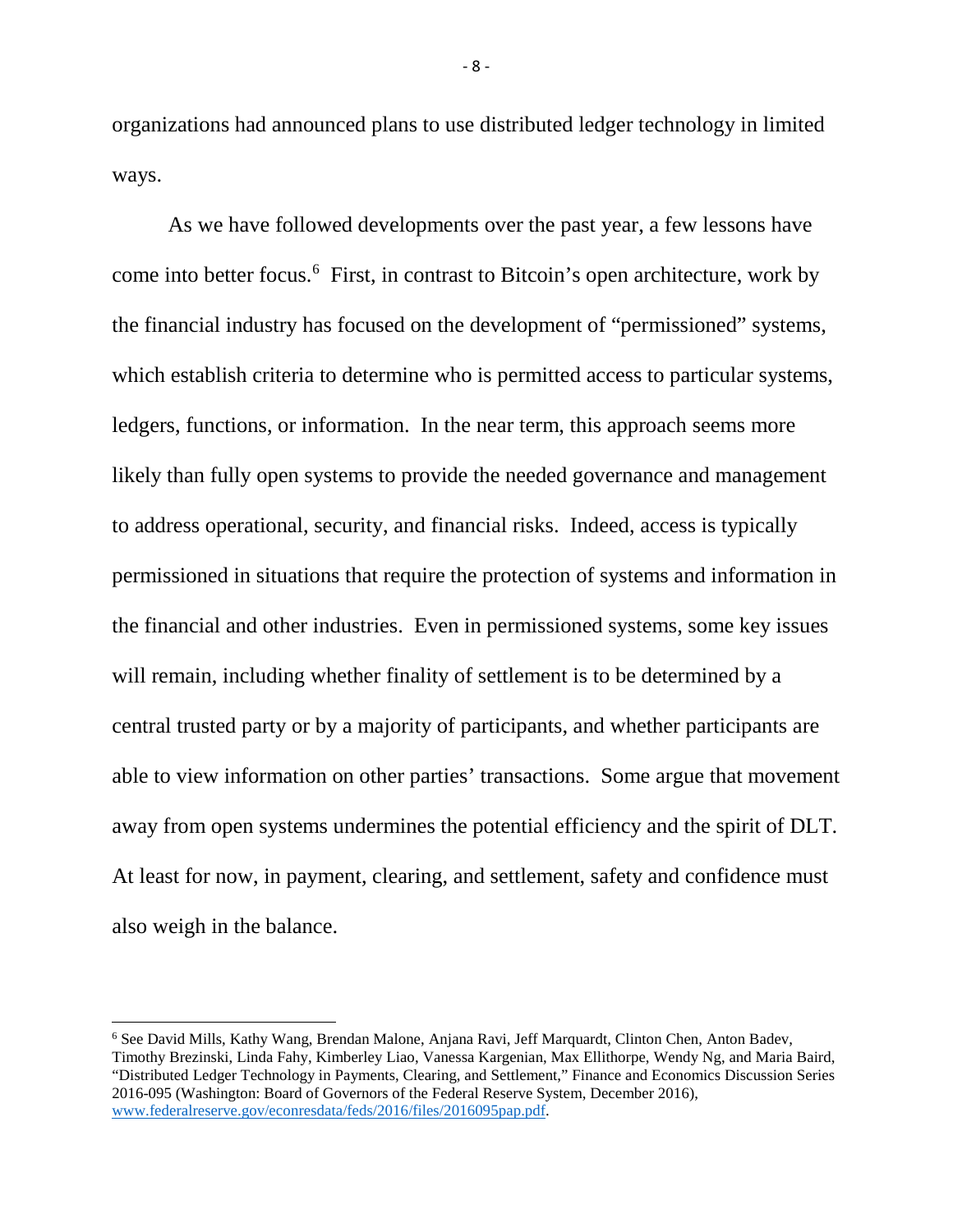Second, firms are still grappling with the business case for upgrading and streamlining payment, clearing, settlement, and related functions with DLT. Promoters of DLT offer a vision of streamlined processes that lead to faster processing, reduced reconciliation, and lower long-run operating costs. Some argue that in certain markets, faster and more predictable processing will also reduce the capital and liquidity costs of operations. But upgrades are often costly, lengthy, and risky, particularly if the technology is still being proven, as is the case for DLT. Network effects can also affect adoption, since multiple firms may all need to adopt a particular implementation of DLT in order to justify its use in a specific market.

Third, technical issues remain. Practical issues such as whether a particular version of DLT will work for the intended purpose are still being explored. Issues of reliability, scalability, and security remain very important. Beyond these issues, standardization and interoperability across different versions of DLT will need to be addressed to allow technology integration and avoid market fragmentation. In general, industry members and technology providers recognize these important issues and have taken initial steps to address problems. It will be important to keep these challenges firmly in mind as we move beyond experimentation and into the development and deployment of new products and processes.

- 9 -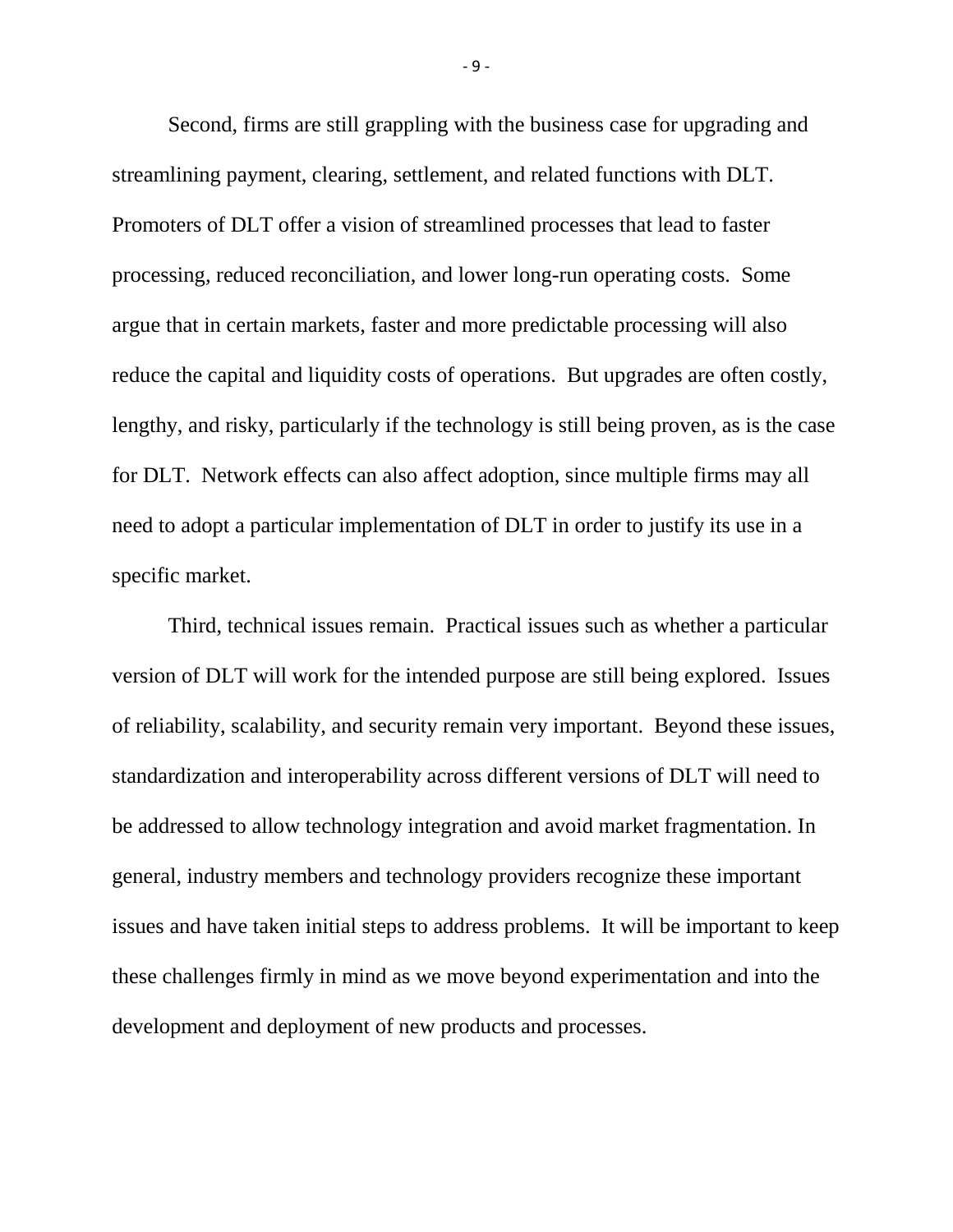Fourth, governance and risk management will be critical. For individual firms or clearing houses that adopt DLT as an internal technology upgrade, the governance and risk-management processes are likely to be internalized within existing organizations and be akin to other technology upgrades. However, if new networks of bilateral payment, clearing, and settlement are established, the new technology may involve tightly coupled protocols and operations. The safety of the overall design will depend on a highly interdependent framework. If automated risk management, smart contracts, and similar tools are deployed across a network, cascades of rapid and hard-to-control obligations and liquidity flows could propagate across a network and the financial system in response to events. This interdependence will likely call for creative organizational thinking to address the need for governance and strong risk management.

Finally, the legal foundations supporting DLT will need attention. Deployments of DLT will involve firms, perhaps in different jurisdictions, with systems that record and transfer information and assets under existing legal frameworks. Which bodies of law apply to the particular firms, assets, and activities will determine the associated rights and responsibilities when transfers are made, cleared, and settled. For example, whether and how banking, payments, securities, or commodities laws apply in a given context are likely to be important in designing systems and services and understanding their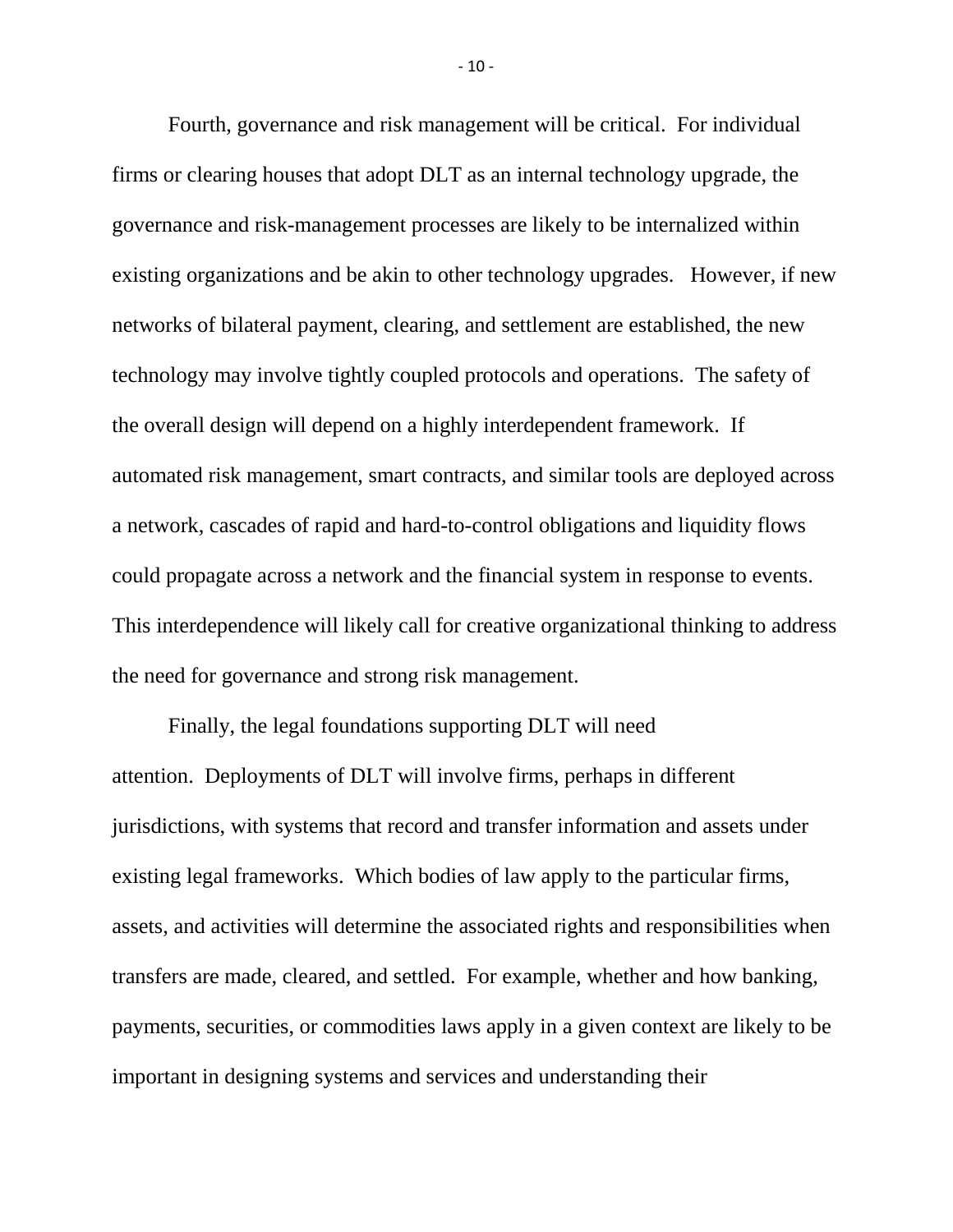properties. And, as with any new technology, things may go wrong. We will need a thorough analysis of how DLT fits into current legal frameworks and what gaps need to be filled by contractual agreements or new laws and regulations. A robust legal basis that provides certainty across relevant jurisdictions is essential for building strong governance, risk management, and operations.

# **Digital Currencies Issued by Central Banks to the General Public**

My last topic is the potential use of DLT or other technologies by central banks to issue a digital currency to the general public. In a sense, the idea of a digital currency is merely a 21st century analog of paper currency. While this is a fascinating idea, there are significant policy issues that need to be analyzed.<sup>[7](#page-11-0)</sup>

First, there are meaningful technical challenges. We should have serious reservations about our ability to keep a generally circulating digital currency safe and secure over the long run. A digital currency issued by a central bank would be a global target for cyber attacks, cyber counterfeiting, and cyber theft. The threats could significantly exceed historical experience with paper currency.

A digital currency would also be a prime target as a potential vehicle for global criminal activities, including money laundering. Central banks could face difficult trade-offs between strengthening security and enabling illegal activity.

 $\overline{\phantom{a}}$ 

<span id="page-11-0"></span> $^7$  Several of these and additional issues relating to the issuance of digital currencies by central banks are touched on briefly in Committee on Payments and Market Infrastructure, "Digital Currencies" (Basel, Switzerland: Bank for International Settlements, November 2015), [www.bis.org/cpmi/publ/d137.pdf.](http://www.bis.org/cpmi/publ/d137.pdf)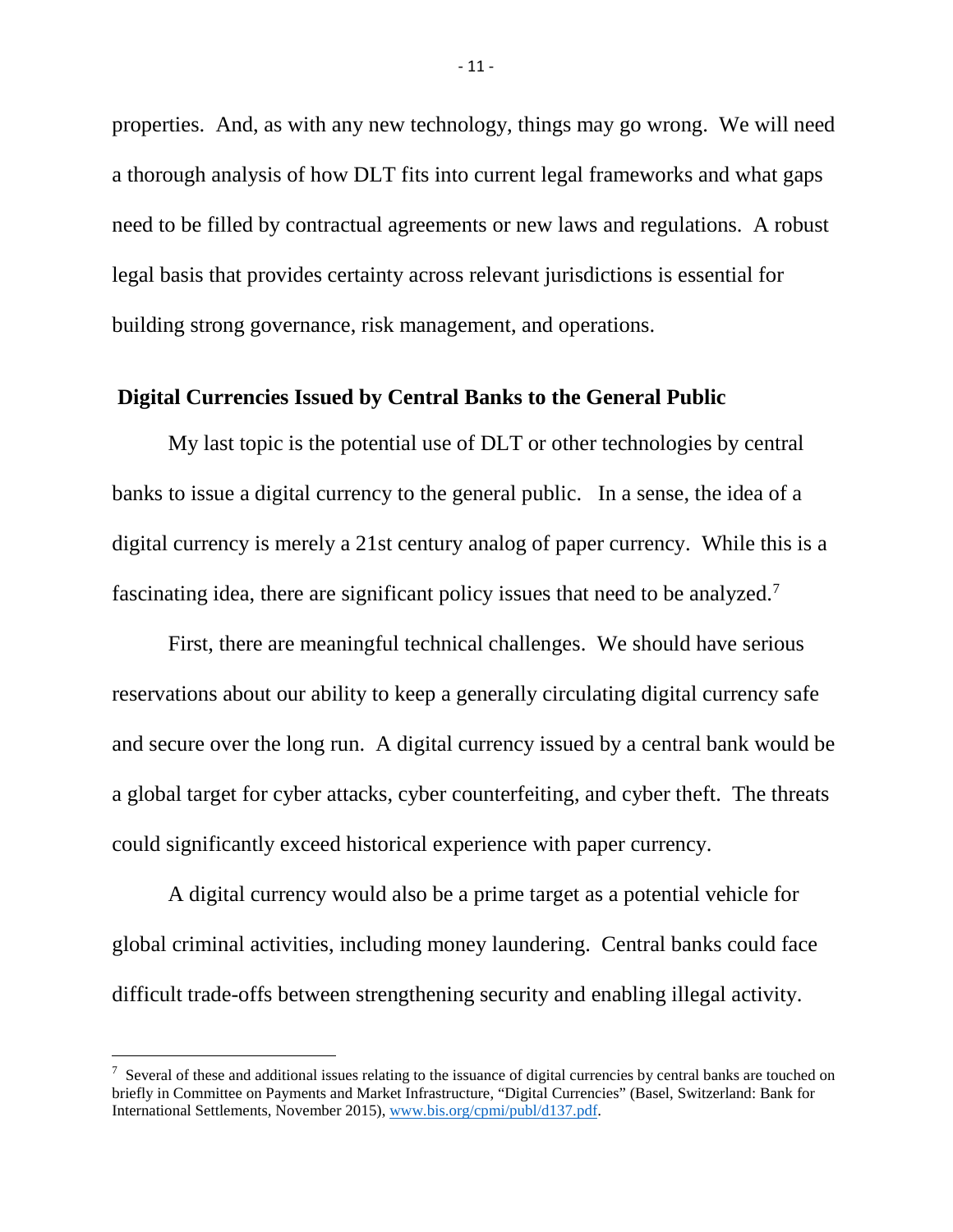Advanced cryptography could reduce vulnerability to cyber attacks but make it easier to hide illegal activity. To the extent we relax strong cryptography to make it easier for authorities to monitor illegal activity, we could simultaneously weaken security. Growing computer power over time could be used to increase security but could also increase threats.

Second, privacy issues must be seriously considered. Central banks would have to maintain records of digital currency issuance and might need to maintain records of individual transactions in order to authenticate those transactions and to combat cyber risks and illegal activity. In today's environment, commercial banks maintain extensive records for individual debit and credit card transactions and increasingly monitor patterns of behavior for fraud. Such records in the hands of a central bank or government entity, however, could raise serious privacy concerns by users and might limit public appeal. Again, there may be important trade-offs between privacy and risk.

Any central bank actively considering issuing its own digital currency would need to carefully consider the full range of the payments system and other policy issues, which do seem substantial, as well as the potential societal benefits. To my mind, they should also consider whether the private sector can substantially meet the same needs.

- 12 -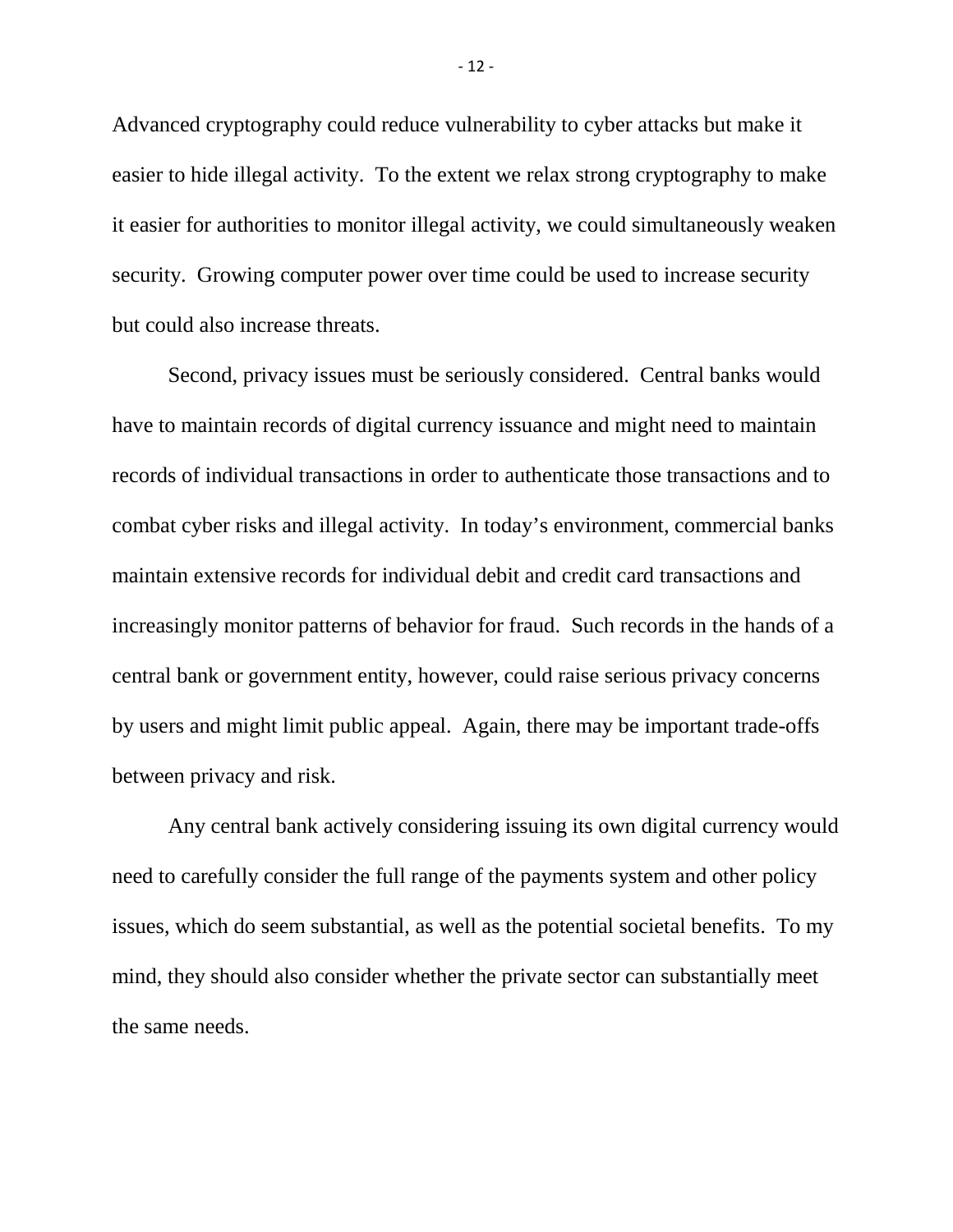Private-sector products and systems already exist or are being developed that will fulfill demands that central-bank-issued digital currencies might otherwise seek to meet. Prepaid cards grew out of the wave of retail payments innovation in the mid-1990s and are now in widespread use. And as I mentioned earlier, new private-sector-led faster payments initiatives are coming. In the United States, a faster payments system that operates around the clock and provides the capability to hold and transfer deposits insured by the Federal Deposit Insurance Corporation in real time would go a long way toward providing the low-risk and flexible payment arrangements that paper currency historically provided. Indeed, I would expect private-sector systems to be more forward leaning than central banks in providing new features to the public through faster payments systems as they compete to attract retail customers. A central bank issued digital currency would compete with these and other innovative private-sector products and may stifle innovation over the long run.

## **Conclusion**

We live in a time of extraordinary technological change. We should be open to the new ideas and innovations that will drive economic growth and improvements in our financial system. At the same time, the public rightfully expects that authorities will do whatever it takes to keep their money safe. Those

- 13 -